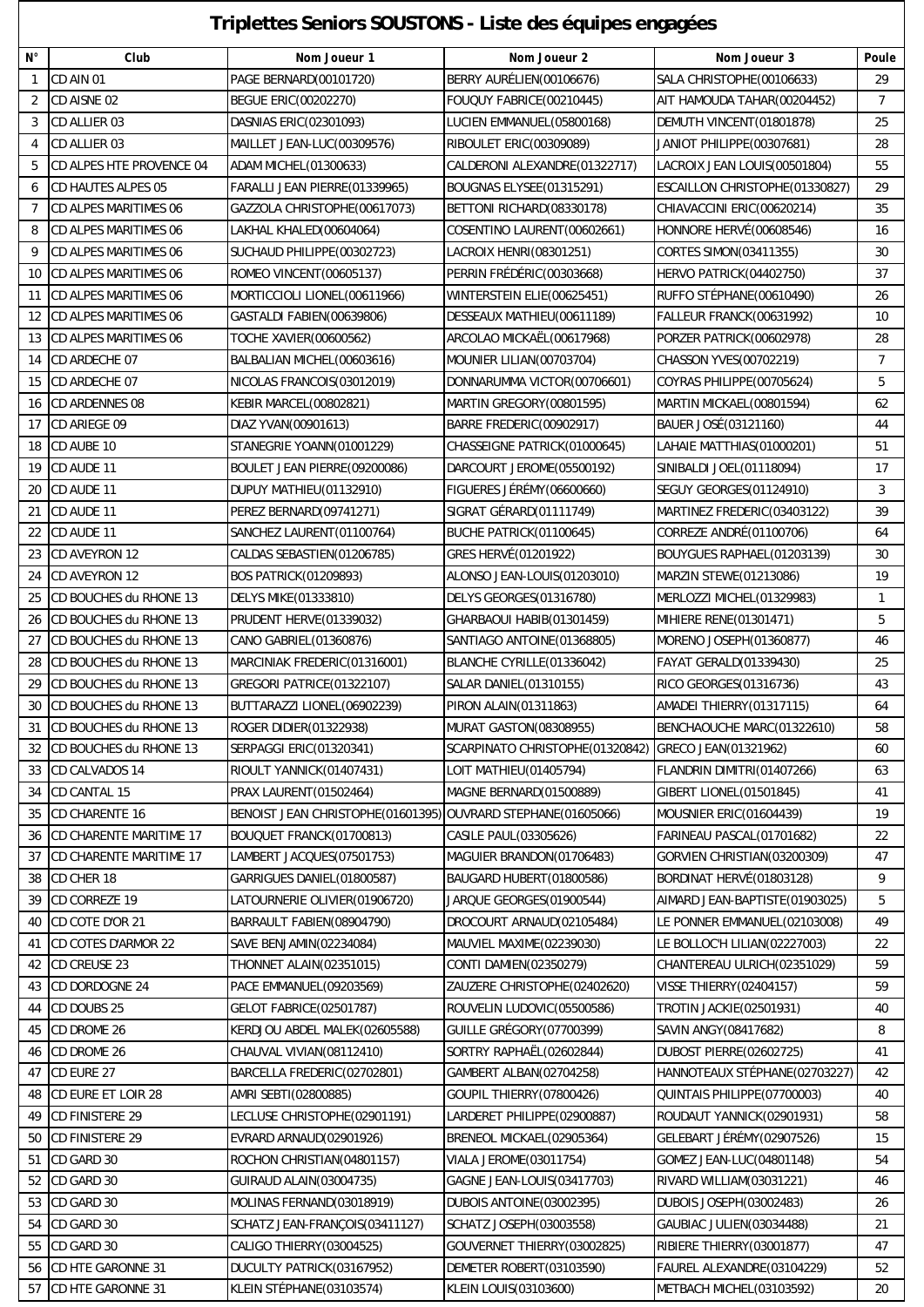| 58  | CD HTE GARONNE 31        | RAYNAL JEAN MICHEL(08201093)     | AUGUSTE DIDIER(03128075)                         | <b>KLIEN BRUNO(03103563)</b>    | 49              |
|-----|--------------------------|----------------------------------|--------------------------------------------------|---------------------------------|-----------------|
| 59  | CD HTE GARONNE 31        | <b>FAUREL PAUL(03135935)</b>     | FAUREL ALFRED(03116341)                          | ZIGLER JEAN(03146250)           | $\mathbf{1}$    |
| 60  | CD HTE GARONNE 31        | ZORZI LIONEL(03103168)           | LACROIX SEBASTIEN(03112398)                      | LAPEYRE CHRISTIAN(03119767)     | 22              |
| 61  | CD HTE GARONNE 31        | LERI THOMAS(03122941)            | CARRARA CHRISTOPHE (03121888)                    | DELBOY STEPHANE(03121868)       | 61              |
| 62  | <b>CD HTE GARONNE 31</b> | LOUBENS MICKAEL(03128438)        | LOUBENS NICOLAS(03170688)                        | ZUNINO DAVID(03135875)          | 40              |
| 63  | CD HTE GARONNE 31        | CELLA ROMAIN(03185537)           | DEFOIX FABRICE(03109966)                         | ZULIAN THIERRY(03111785)        | 13              |
| 64  | CD GERS 32               | GARIPUY GILBERT (03203327)       | DUMOLIE YANNICK (03202460)                       | DALLA BARBA GILLES(03202448)    | 27              |
| 65  | CD GERS 32               | PUJOL PATRICK(03205122)          | <b>ORNECK GUY (03202796)</b>                     | PUERTOLAS ALAIN(03205164)       | $\overline{2}$  |
| 66  | CD GIRONDE 33            | FABIANI LAURENT (03205340)       | LATASTE LIONEL(04003437)                         | LAHMAZA LOTFI(03300769)         | 63              |
| 67  | CD GIRONDE 33            | CHAGNEAU DIDIER(03305498)        | VAN IMSCHOOT FRANCK(01000452)                    | ROUGY PATRICK(03307414)         | 60              |
| 68  | CD GIRONDE 33            | FELTAIN RICHARD(03320620)        | <b>ULHMAN JESSY(03322280)</b>                    | FELTAIN JOVANY (03304838)       | 54              |
| 69  | CD GIRONDE 33            | GRILLEAU DAMIEN(03307293)        | BERMONDE JACOB(00319812)                         | SANCHEZ CHRISTOPHE(03315286)    | 32              |
| 70  | CD HERAULT 34            | GAUTHIER LAURENT (04500002)      | MILCOS PATRICK(09301110)                         | AIN CLAUDE(03417185)            | 31              |
| 71  | CD HERAULT 34            | LAFERTIN CHRISTOPHE(03406591)    | CAURET OSÉ(03417837)                             | CABROL ROBERT(03406126)         | 40              |
| 72  | CD HERAULT 34            | LAMOUREUX ALAIN(03420453)        | <b>RENAUD BENJI(03442261)</b>                    | FELTAIN JEAN(03320080)          | 18              |
| 73  | CD HERAULT 34            | DEL GRACIA LAURENT (03443032)    | BOCAHUT KÉVIN(03450346)                          | CUELLO DAVID(03442043)          | 59              |
| 74  | CD HERAULT 34            | SANCHEZ MANUEL(03419668)         | MARAVAL DAVID(03418745)                          | CECCOTTI THIERRY(03400109)      | 19              |
| 75  | CD HERAULT 34            | MALVINI JEAN LUC(03419808)       | FERNANDEZ PATRICK(08329079)                      | VILLADIEU DIDIER(03414981)      | 27              |
| 76  | CD HERAULT 34            | <b>BEKRAR FARID(09508657)</b>    | REINARD VINCENT (03417826)                       | HOFFMANN ELIE(03444215)         | 24              |
| 77  | CD ILLE ET VILAINE 35    | DURAND JÉRÔME (03504176)         | PEFOURQUE PATRICE(03507614)                      | <b>GUILLOUX MARC(02246245)</b>  | 21              |
| 78  | CD INDRE 36              | HERNOULD HERVÉ(07906723)         | <b>DESAIX YOHAN(03604952)</b>                    | DA SILVA STEVE(03602379)        | 44              |
| 79  | CD INDRE ET LOIRE 37     | DOURLET STÉPHANE(03707799)       | DOURLET SAMUEL(03703818)                         | DOURLET LUCIEN(03708106)        | 62              |
| 80  | CD ISERE 38              | BESSON DENIS(03803175)           | GUIRONNET DOMINIQUE(03809818)                    | BUCH CHARLES(03808001)          | 6               |
| 81  | CD ISERE 38              | BURGI CHRISTOPHER(03820779)      | VIVENZA LAURENT (03820830)                       | CHENAL THIERRY(03805837)        | 18              |
| 82  | CD JURA 39               | DA SILVA LUIS(03903055)          | SECRETANT ALAIN(03903113)                        | MARECHAL MICHEL(07102156)       | 13              |
| 83  | CD LANDES 40             | ZIGLER TONY (06406410)           | PHILIPOT ANTOINE (04001629)                      | CAZAUX FLORENT(04008044)        | 38              |
| 84  | <b>CD LANDES 40</b>      | GAILLARD ANDRÉ(04004408)         |                                                  | CHARMARTY RODOLPHE(03300976)    | 10 <sup>°</sup> |
| 85  |                          |                                  | DUCOS PHILIPPE (04016150)                        |                                 | 5               |
|     | <b>CD LANDES 40</b>      | MAGNY ROBERT(03300783)           | LAFONT EMILE(04006192)<br>BARATA PAULO(04101221) | LAFFONT ANTOINE(04001586)       |                 |
| 86  | CD LOIR ET CHER 41       | GRAZIANI STEPHANE(04103181)      |                                                  | DUPUY LOIC(04100192)            | 18              |
| 87  | CD LOIRE 42              | RADNIC ZVONKO(07100493)          | MARGERIT OLIVIER(04202669)                       | CHARLET ALAIN(03804925)         | 16              |
| 88  | <b>CD HAUTE LOIRE 43</b> | VERDIER THIERRY(04304610)        | ISSARTEL SÉBASTIEN(04306631)                     | <b>VOLLET SERGE(04301715)</b>   | 47              |
| 89  | <b>CD HAUTE LOIRE 43</b> | MALLET PATRICK(04305227)         | GIRE BRUNO(04301918)                             | DURAND STÉPHANE(04301729)       | 26              |
| 90  | CD LOIRE ATLANTIQUE 44   | BAUD JACKY(04408732)             | BAUD GINO (04410483)                             | DURAND SERGE(04404403)          | 63              |
| 91  | CD LOIRET 45             | CHARRIER CHRISTOPHE(04505583)    | ROSE CHRISTOPHE(04503544)                        | TANGUY GAETAN(04506624)         | 24              |
| 92  | CD LOT 46                | DURAND DANIEL (04605872)         | CAZELOU STÉPHANE(04605311)                       | GRAMOND CHRISTIAN (04605162)    | 37              |
| 93  | CD LOT ET GARONNE 47     | ILLANA GÉRARD (04705035)         | RUMEAU CHRISTOPHE(04700760)                      | PIASENTIN LOUIS(04702016)       | 48              |
| 94  | CD LOT ET GARONNE 47     | BRUN JOEL (04705860)             | DUFAU JOEL (04705938)                            | QUIROGA JORDAN(04704416)        | 64              |
| 95  | CD LOT ET GARONNE 47     | CASTRO JOSUÉ (08102948)          | DESTOR LAURENT (04700135)                        | LAMY LYSIAN(04700414)           | 4               |
| 96  | CD LOZERE 48             | <b>BOREL VINCENT(04800007)</b>   | LAFONT JEAN-LUC(04800483)                        | BOREL XAVIER(04800075)          | 45              |
| 97  | CD MAINE ET LOIRE 49     | RETIF ANTHONY(04410040)          | DI COSTANZO CHRISTOPHE (04900234)                | CLEMENT FRANÇOIS(04900015)      | $\overline{2}$  |
| 98  | CD MANCHE 50             | GUILLOIS FRANCK(01404251)        | CHANTREUX PHILIPPE(05000100)                     | ABABOU BOUALEM(05006091)        | 10              |
| 99  | CD MARNE 51              | DA SILVA FRANCISCO(05101752)     | PINTO AVELINO(05101777)                          | LALLEMENT ERIC(05100425)        | 33              |
| 100 | <b>CD HAUTE MARNE 52</b> | MARICHY ALEXIS(05201168)         | NOLSON NICOLAS (05201690)                        | COUVREUX CYRIL(05200304)        | 49              |
| 101 | CD MAYENNE 53            | PLET CLAUDE(05300852)            | LEFAUX ROBERT (05300861)                         | LOUVEAU LUDOVIC(05306950)       | 20              |
| 102 | CD MEURTHE ET MOSELLE 54 | KOHLER GASTON(05401101)          | GABRIELLI HERVÉ (05401113)                       | MERA JEAN-CLAUDE(05401343)      | $\mathbf{1}$    |
| 103 | CD MEURTHE ET MOSELLE 54 | GATT JORDY (05415910)            | POUILLEUX OLIVIER(05415153)                      | MORELLE JESSY (05411781)        | 13              |
| 104 | CD MEURTHE ET MOSELLE 54 | <b>GRANDCLERC ERIC(05406022)</b> | JOUVENEL PATRICK(05404595)                       | LEICHT LAURENT(05415308)        | 17              |
| 105 | CD MEUSE 55              | GRASIOZO SYLVIO(05500814)        | SARRO DENIS (05500818)                           | SARRO DIDIER(05500820)          | 52              |
| 106 | <b>CD MORBIHAN 56</b>    | <b>GUIDEC CLAUDE(05604026)</b>   | BLANDEL RÉGIS(02253091)                          | TELLIER LAURENT (08001510)      | 53              |
| 107 | CD MOSELLE 57            | REYES TONY (05724316)            | LAGRENE DAVID(05724315)                          | <b>REYES PAUL(05706228)</b>     | 46              |
| 108 | CD MOSELLE 57            | LOHMANN JEAN - NOËL(05706248)    | MORBY RENAUD(05700302)                           | TRIBOUT CYRIL(05705617)         | 36              |
| 109 | CD MOSELLE 57            | ROCHARD PATRICK(05702851)        | LIEGEOIS CHRISTOPHE(05709690)                    | MARY BERNARD(05704605)          | 19              |
| 110 | CD MOSELLE 57            | LE DANTEC DAVID(02900234)        | WEIBEL CHARLES(06389235)                         | LE BOURGEOIS STÉPHANE(07505162) | 39              |
| 111 | CD NIEVRE 58             | <b>ACHARD MOISE(05808068)</b>    | <b>ACHARD DAVID(05808076)</b>                    | STERLE MICHAEL(05808077)        | 29              |
| 112 | CD NORD 59               | AUREJAC ALAIN(05902264)          | BALIQUE THOMAS (08001297)                        | PIETRZAK FREDERIC(05901147)     | 56              |
| 113 | CD NORD 59               | LAUDE PHILIPPE(05911734)         | SOYEZ RAPHAEL(05931434)                          | PECQUEUX SEBASTIEN(05911036)    | 45              |
| 114 | CD NORD 59               | VICAUD MARCEL(05932210)          | VARONA MANUEL(05919041)                          | CUGNOT BERTRAND(05901148)       | 52              |
| 115 | CD OISE 60               | SPAULT CHRISTOPHE(06003343)      | RAFFAULT ANTHONY(06006318)                       | CUESTA LUDOVIC(06001780)        | 18              |
| 116 | CD ORNE 61               | DEVERRE GILLES(06100471)         | CASSON JACKY(06100771)                           | FAUVEAU JEAN-PIERRE(06107737)   | 15              |
| 117 | CD PAS DE CALAIS 62      | DANYCAN GRÉGORY (06200255)       | COQUELLE SEBASTIEN(06202124)                     | KLILICHE KARIM(06205277)        | $\mathbf{1}$    |
|     |                          |                                  |                                                  |                                 |                 |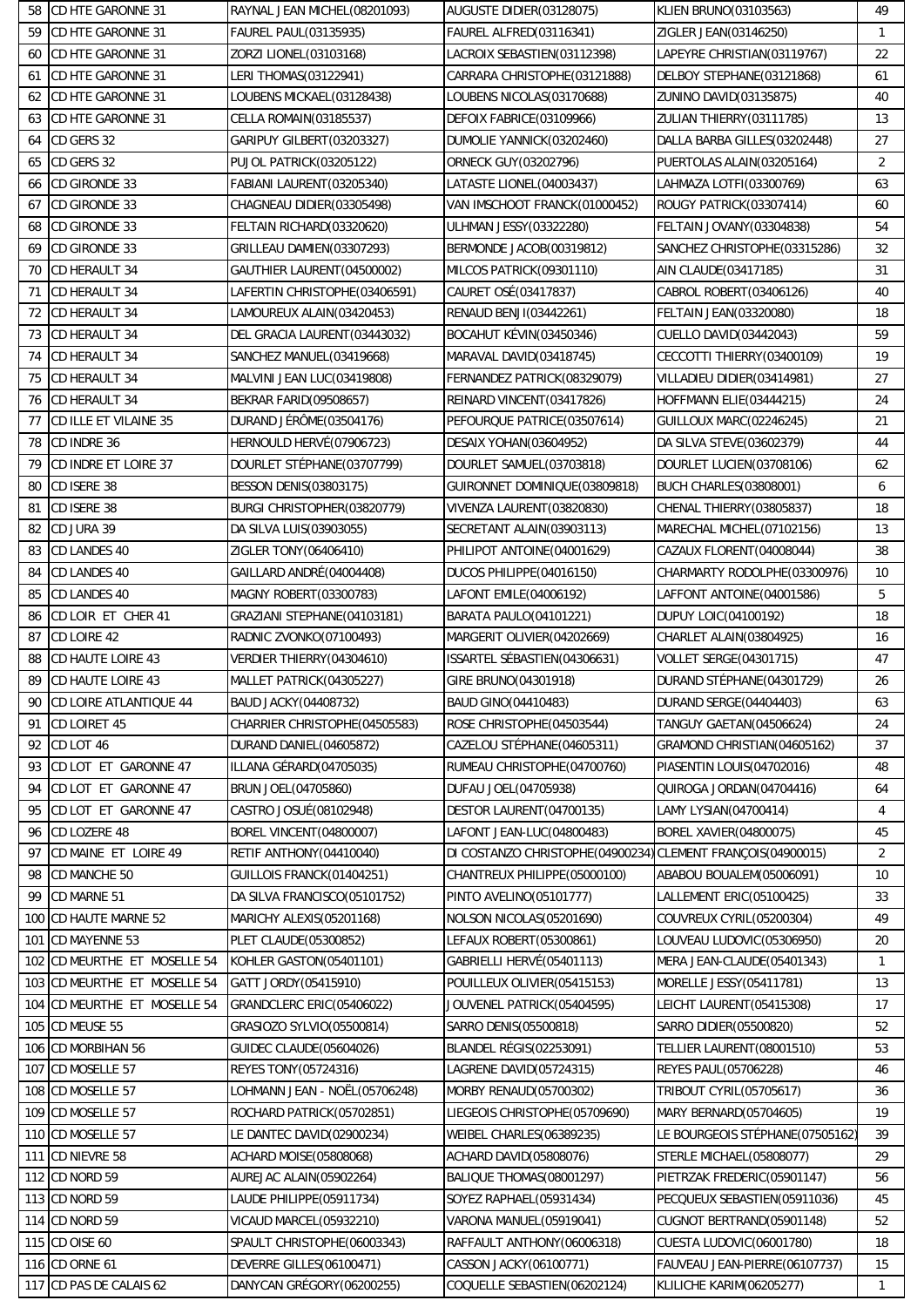|     | 118 CD PUY de DOME 63      | GALLEGO AURÉLIEN (06385545)      | TATRY STEPHANE(06303362)                                     | <b>GUIDI MARC(06386751)</b>     | 12             |
|-----|----------------------------|----------------------------------|--------------------------------------------------------------|---------------------------------|----------------|
|     | 119 CD PUY de DOME 63      | LARRAURI GÉRALD(06319005)        | AUZAT MATHIEU(04306344)                                      | <b>PRADON GILLES (06306277)</b> | 56             |
| 120 | CD PUY de DOME 63          | PATRUNO DOMINIQUE(06308510)      | GARDES FRANCKY(06315521)                                     | DAUPHANT WILLIAM(06389056)      | 10             |
| 121 | CD PUY de DOME 63          | LE COLLETER PHILIPPE(01341166)   | SALVAN MICHEL(06306165)                                      | BONNET MATHIEU(06389133)        | 31             |
| 122 | CD PYRENEES ATLANTIQUES 64 | COUFFIGNAL RENÉ(06601733)        | BOUDJELLOUAH REZKY(06403119)                                 | ROELS CHRISTOPHE(06415828)      | 42             |
| 123 | CD HAUTES PYRENEES 65      | CHOUAT JACQUES(06500363)         | TARBES YVES(06500364)                                        | FAULONG FRANCIS(06501262)       | 15             |
| 124 | CD PYRENEES ORIENTALES 66  | BLASZCZAK GAETAN(06608133)       | ROUTYA JOHNNY (06614137)                                     | PAGES MICKAEL(06601243)         | 34             |
| 125 | CD PYRENEES ORIENTALES 66  | <b>VIVENZI ERIC(06600728)</b>    | <b>REYES ANTOINE(06605260)</b>                               | <b>REYES MICHEL(06609464)</b>   | 48             |
| 126 | CD PYRENEES ORIENTALES 66  | <b>BOUNOUA OMAR(06603717)</b>    | TIREZGUI MOURAD(06607180)                                    | BLOTTIAUX RAYNALD(06605147)     | 56             |
| 127 | CD BAS-RHIN 67             | HEREDIAS RAYMOND(06706248)       | MORENO LÉON(06703934)                                        | <b>WETZEL ALAIN(06700368)</b>   | 23             |
| 128 | CD HAUT-RHIN 68            | PORTAL CYRILLE(06802567)         | PORTAL ADRIEN(06800002)                                      | GUTGSELL LAURENT(06803415)      | 3              |
| 129 | CD RHONE 69                | GRECO RÉMY (06917212)            | VANG STÉPHANE (06922244)                                     | ALBIN ALEXIS(06919261)          | 55             |
| 130 | <b>CD RHONE 69</b>         | PETIT PIERRE(00102492)           | MAJOUX LIONEL(06903486)                                      | VALETTE ALEXANDRE(06903503)     | 33             |
| 131 | <b>CD RHONE 69</b>         | CINIER YVON(06906386)            | DUBOST LAURENT (06906446)                                    | DUBOST PATRICK(06906442)        | 53             |
| 132 | CD HAUTE SAONE 70          | LOIGEROT FRANCK(07001741)        | ESPINOSA FRANCK(07000137)                                    | LASNIER FRÉDÉRIC(07004111)      | 36             |
| 133 | CD SAONE ET LOIRE 71       | COUDERC PATRICK(07100938)        | RYPEN RAPHAËL(00307696)                                      | BRANCATO NICOLAS(07100494)      | 16             |
| 134 | CD SAONE ET LOIRE 71       | COULON FRANCK(07100811)          | ROUILLER ANTHONY (07108097)                                  | <b>DUBOIS SERGE(07106299)</b>   | 32             |
| 135 | CD SAONE ET LOIRE 71       | LITAUDON BRUNO(07102397)         | VERZEAUX MÉDÉRIC(07114200)                                   | BORGEAIS ALEXIS(07114760)       | 51             |
| 136 | CD SARTHE 72               | ROCHER BRUNO(07200577)           | ROCHER DYLAN(07205838)                                       | ROBINEAU STÉPHANE(06393867)     | 45             |
| 137 | CD SAVOIE 73               | <b>BAUDET ERIC(00103006)</b>     | SORANZO OLIVIER(07306212)                                    | REVIL JEAN-JACQUES(07305415)    | 4              |
| 138 | <b>CD HAUTE SAVOIE 74</b>  | CANALI PIERRE(07400462)          | DURAND YVON(03803912)                                        | BILLAUD KEVIN(03818583)         | 43             |
| 139 | CD COMITE DE PARIS 75      | MARINKOVITCH DAVID(09400242)     | MALBEC KÉVIN(07714837)                                       | MIQUEL THIERRY (07514584)       | $\overline{2}$ |
| 140 | CD COMITE DE PARIS 75      | <b>SCIALOM PAUL(08427518)</b>    | FERRE GEORGES(07503589)                                      | DJALTI MOHAMED(05200232)        | 23             |
| 141 | CD COMITE DE PARIS 75      | DUBREUIL SYLVAIN(09400331)       | SAULNIER KARL(04500035)                                      | MARTIN BENOIT (09300429)        | 47             |
| 142 | CD SEINE MARITIME 76       | CAVAROZ VINCENT (07601783)       | FENETRE LAURENT(07601634)                                    | <b>COUSIN YOHAN(07611853)</b>   | 27             |
| 143 | CD SEINE MARITIME 76       | DEPERROIS JEAN-MARIE(07600057)   | BEURION CHRISTOPHE(07600061)                                 | AMEDEE LAURENT(07600085)        | 44             |
| 144 | CD SEINE ET MARNE 77       | FARGEIX FABRICE(07700153)        | PODLASKI LUC(07801643)                                       | STOHR WILLIAM(07700541)         | 56             |
| 145 | CD SEINE ET MARNE 77       | CHOUPAY DIDIER(07700035)         | LE LONS JEAN-PIERRE(07700437)                                | FIGUERES THIERRY (09301190)     | 61             |
| 146 | CD SEINE ET MARNE 77       | LEGALLE OLIVIER(07700197)        | <b>BUA JULIEN(07709554)</b>                                  | FARJON ALAIN(07700012)          | 36             |
| 147 | CD YVELINES 78             | NEVRAUMONT ERIC(07801581)        | JONQUAIS DOMINIQUE (07600008)                                | LEONETTI TONY (07802876)        | 20             |
|     |                            |                                  | RABEARIJAO ANDRIANIRINA(07719993]LAPEGUE DOMINIQUE(04006193) |                                 | 38             |
| 148 | <b>CD YVELINES 78</b>      | CUPERLIER YANNICK (07812146)     |                                                              |                                 |                |
| 149 | CD YVELINES 78             | JOURZAC JEAN CLAUDE(07500794)    | <b>COULON RÉGIS (07808382)</b>                               | VACHERON LAURENT (07811123)     | 51             |
|     | 150 CD DEUX SEVRES 79      | ROUVREAU SEBASTIEN(07902118)     | NAUDIN EMMANUEL(07907034)                                    | ROBIN BASTIEN(07903721)         | $\overline{4}$ |
| 151 | CD SOMME 80                | <b>EVENOU KEVIN(08003466)</b>    | <b>FOURNIER JOËL(06206813)</b>                               | RADDE MORGAN(08005977)          | 39             |
| 152 | CD TARN 81                 | <b>BAUER ALBERT (08112376)</b>   | PHALIPPOT ALAIN(08105815)                                    | RIVIERA PIERRE(08112465)        | 36             |
| 153 | CD TARN 81                 | <b>FAURE BENOÎT(08106466)</b>    | TROUILLET FABIEN(08101353)                                   | CHAMAYOU JACKY(08110123)        | 31             |
| 154 | CD TARN 81                 | MASSOUTIER LUDOVIC (08105497)    | MASSOUTIER FREDERIC(08105496)                                | GHRIFA KEVIN(08124758)          | 35             |
| 155 | CD TARN 81                 | PATRAC PATRICK(08105817)         | LOVATEL NICOLAS(08106116)                                    | <b>KELLER EMILE(08110227)</b>   | 25             |
| 156 | CD TARN ET GARONNE 82      | FERNANDEZ GEORGES(03114815)      | PIZZOLATO JÉROME (08200870)                                  | SAMARA JACQUES(08201651)        | 28             |
| 157 | CD TARN ET GARONNE 82      | DURAT DIDIER(08201656)           | JASO RAPHAËL(08211179)                                       | PASSAGA VINCENT (08201100)      | 42             |
| 158 | CD VAR 83                  | PERINGALE DOMINIQUE (08323976)   | PERINGALE JEAN(08302675)                                     | GARCIA JEAN - JOSEPH(08300680)  | 14             |
| 159 | CD VAR 83                  | BACCHIERI JEAN-CLAUDE (08307177) | INNOCENTI PIERRE(08307276)                                   | <b>VALAIGE JULIEN(08307311)</b> | 57             |
| 160 | CD VAR 83                  | BETTONI JEAN-YVES(08314845)      | FAUDON LAURENT(08314846)                                     | PELLOUX ALAIN(00401025)         | 9              |
| 161 | CD VAR 83                  | PALEMON THIERRY (08307200)       | <b>TRANI RICHARD(08312171)</b>                               | CROCHARD CHRISTOPHE (07701848)  | 17             |
| 162 | CD VAR 83                  | DEMARIA THIERRY (08314030)       | PORCHER SÉBASTIEN (00601921)                                 | FORNARI ROBERT(08313148)        | $\overline{7}$ |
| 163 | CD VAR 83                  | PECOT RÉGIS(08312617)            | LACROIX FRANCOIS(08314849)                                   | <b>FERHAT SMAIN(08312632)</b>   | 53             |
| 164 | CD VAUCLUSE 84             | MALLET ALEXANDRE(03006998)       | DUPEYRE CHRISTOPHE(08411864)                                 | RICHARD CHRISTOPHE(02602317)    | 8              |
| 165 | <b>CD VAUCLUSE 84</b>      | BASTET PASCAL(08408874)          | BASTET YANNICK(08414976)                                     | GRANGEON DIMITRY (08409179)     | 34             |
| 166 | <b>CD VAUCLUSE 84</b>      | FENIELLO MICHEL(08410052)        | <b>DUBLE JACKY(08412542)</b>                                 | TOGNINI ADRIEN(01303154)        | 45             |
| 167 | <b>CD VAUCLUSE 84</b>      | FENIELLO JEAN PIERRE(08400488)   | FENIELLO ROBERT(03421082)                                    | CEBRIAN JEAN(03421676)          | 49             |
| 168 | CD VAUCLUSE 84             | LAMBERT CHRIST(00908336)         | AZZOPARDI ALAIN(08406411)                                    | LOMBARD PAUL(08403688)          | 22             |
| 169 | CD VENDEE 85               | VINCENT VANICK (08506135)        | JANNIERE SÉBASTIEN (08501973)                                | TISSERON DAVID(08509187)        | $\overline{7}$ |
| 170 | CD VENDEE 85               | LEBRETON MICHEL(08508698)        | BREGER JOHN(08501014)                                        | BREGER FRANCK(08501011)         | 3              |
| 171 | CD VENDEE 85               | BROSSEAU PATRICE(08502016)       | KIRIE CHRISTOPHE (08506103)                                  | PENISSON CHRISTIAN (08505539)   | 27             |
| 172 | <b>CD VIENNE 86</b>        | LE STRUGEON MICHEL(08601297)     | JAUBERT RENÉ(03309869)                                       | BABIN JACKY(08603189)           | 38             |
| 173 | <b>CD HAUTE VIENNE 87</b>  | BODEAU MARC(08700570)            | BODEAU DAMIEN(08700098)                                      | VERGNAUD HERVÉ(02350605)        | 24             |
| 174 | <b>CD HAUTE VIENNE 87</b>  | <b>FALLON ALAIN(08700174)</b>    | LAPIERRE SERGE(08701381)                                     | LASSALLE JEAN CLAUDE(08700521)  | 60             |
| 175 | CD VOSGES 88               | <b>MERY YANNICK (05610044)</b>   | BENOIT LAURENT (08803015)                                    | LONARDO DAVID(08801308)         | 11             |
| 176 | CD YONNE 89                | MARCHAL JONAS(03903867)          | DEHAY ANDRÉ(08900183)                                        | GESSAT GUILLAUME(08905215)      | 8              |
| 177 | CD TERRITOIRE BELFORT 90   | RIETH ANTOINE (09000761)         | MOUSSAOUI EDOUARD(09000760)                                  | HAMADI HAMADI(09000759)         | 31             |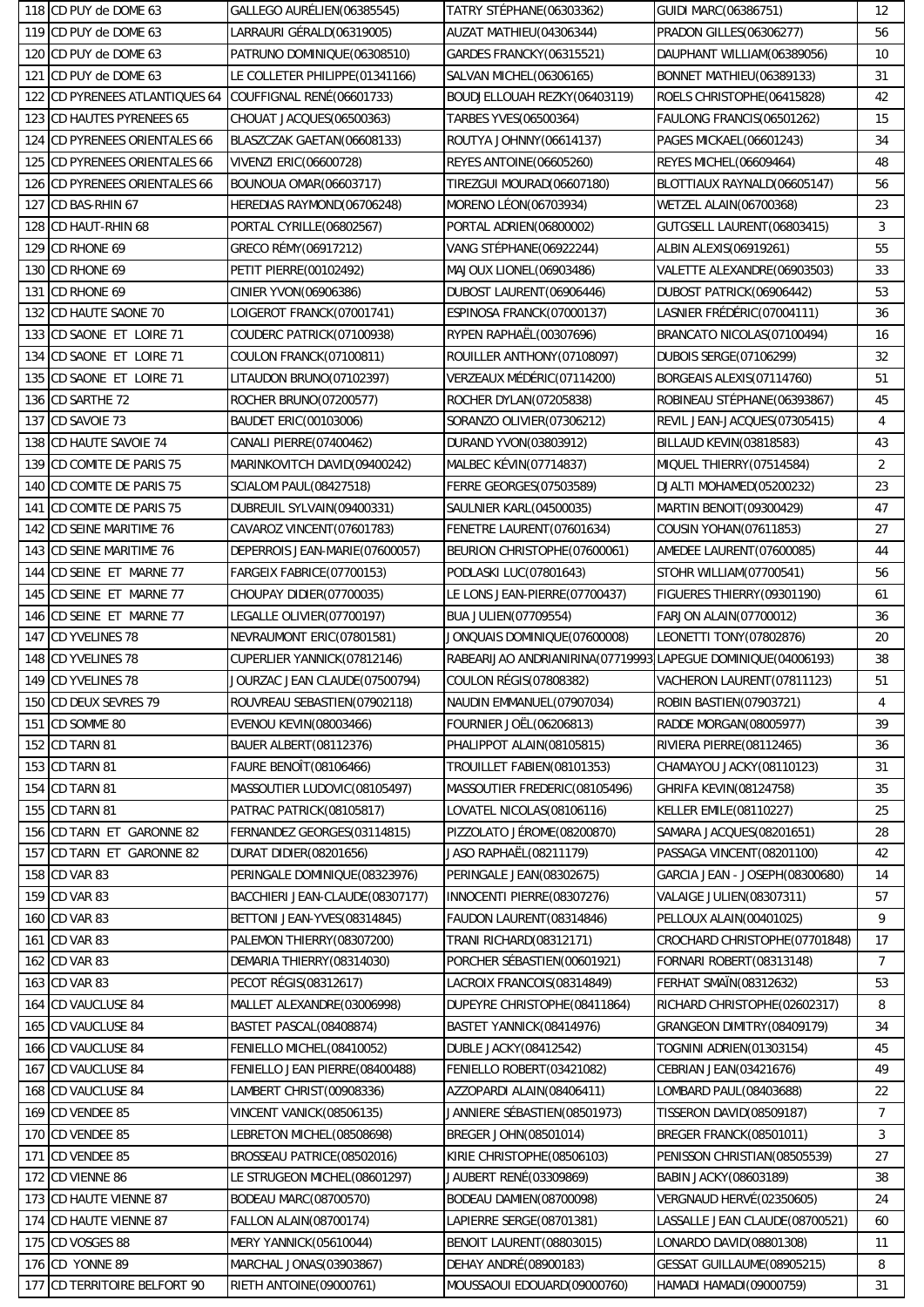|            | 178 CD ESSONNE 91                                 | LACOMBE JOEL(09108114)                                           | LABIONDA JEROME (09105044)      | ABERKANE KARIM(07501838)        | 50       |
|------------|---------------------------------------------------|------------------------------------------------------------------|---------------------------------|---------------------------------|----------|
| 179        | <b>CD ESSONNE 91</b>                              | LE MOINE HERVE(09114591)                                         | <b>HENG YEAN(09101231)</b>      | DA CRUZ PHILIPPE(09102315)      | 42       |
| 180        | CD HAUTS DE SEINE 92                              | GUILLOTTE FRÉDÉRIC(09202149)                                     | LEMEZEC CÉDRIC(09205406)        | NOEL SÉBASTIEN(02702555)        | 13       |
| 181        | CD HAUTS DE SEINE 92                              | MONTEIRO LUCAS(09303771)                                         | GRAS PATRICK(09200611)          | LOPES ANTONIO(09205920)         | 41       |
| 182        | CD SEINE ST DENIS 93                              | MADELEINE PASCAL(07702596)                                       | BAILLY PATRICK(09300271)        | POLVERINI PASCAL(09300319)      | 21       |
| 183        | CD VAL DE MARNE 94                                | PHILIPSON KEVIN(08005300)                                        | ROUSSEAU SÉBASTIEN (09400606)   | MAIGRE STÉPHANE (04100352)      | 48       |
| 184        | CD VAL DE MARNE 94                                | LAUROT WILLIAM(09300952)                                         | BAUER PHILIPPE(08202242)        | LAURENT CYRILLE(09406792)       | 33       |
| 185        | CD VAL D'OISE 95                                  | ARPINO LUC(07515264)                                             | AUGEREAU SÉBASTIEN (09508039)   | LEROY DAVID(09508425)           | 44       |
| 186        | CD VAL D'OISE 95                                  | STOLIAROFF RAYNALD(09507207)                                     | ALSENE FRÉDÉRIC(09503596)       | CHATELIN OLIVIER(09511866)      | 62       |
| 187        | CD CORSE DU SUD 2A                                | MATTEI EMILIEN(20003394)                                         | SIMON GÉRARD (02408797)         | COLICCHIO ROSSANO(20004481)     | 28       |
| 188        | <b>CD HAUTE CORSE 2B</b>                          | DELAGE PIERRE JEAN(02053081)                                     | TAMBURINI HERVÉ (02050791)      | TOLAINI JEAN-PIERRE(02053088)   | 6        |
| 189        | CD GUADELOUPE 971                                 | VAITILINGON BERNARD(97100710)                                    | ALBERTI BRUNO(97100857)         | <b>GREAUX ROBERT (97100722)</b> | 11       |
| 190        | CD MARTINIQUE 972                                 | JOLY MOZART(97205750)                                            | BONDEL CHARLES(97206807)        | PERIATAMBY JULIEN (97205769)    | 32       |
| 191        | CD GUYANE 973                                     | LEDOUX DAMIEN(00203069)                                          | MATHIAS ANDRÉ(97300151)         | GRIFVE NARCISSE(97300109)       | 53       |
| 192        | CR LA REUNION 974                                 | BHOYRO NOORMAN(97400661)                                         | PAVOT JEAN MARIE(97400720)      | DABRETON ALCIDE(97400768)       | 50       |
| 193        | <b>CR LA REUNION 974</b>                          | LATERRIERE PHILIPPE HENRI(97400597)DIJOUX GILBERT RICO(97407650) |                                 | HOARAU YANNICK MAXIMIN(9740805  | 8        |
| 194        | CD MAYOTTE 976                                    | IBRAHIM MOUSSA(97600054)                                         | AHAMADI INZOUDINE(97600145)     | ALI MALIDE MOHAMED(97600141)    | 29       |
| 195        | <b>FEDERATION POLYNESIENNE</b>                    | SIAOU CHIN HEIFARA(97900013)                                     | TETUANUI MARTIAL(97900174)      | TENG ROBERT(97900745)           | 55       |
| 196        | <b>NLLE CALEDONIE 988</b>                         | MOETAUA RUA (FILS) (09780063)                                    | NATUA LUCIEN(09781274)          | TUISEKA ALEXANDER(97800110)     | 12       |
| 197        | <b>ALSACE</b>                                     | <b>RESCH BRICE(06801191)</b>                                     | ALBIGER JOEL(06801008)          | SOEHNLEN FREDERIC(06801095)     | 57       |
| 198        | <b>ALSACE</b>                                     | ALBIGER JONATHAN(06801834)                                       | VINCENZI BRUNO(06802139)        | DECHARTRES ANDRÉ(06801639)      | 41       |
| 199        | <b>ILE DE FRANCE</b>                              | VENTURA JUAN(09100646)                                           | JARDIN LAURENT (02801433)       | ROUSSEL SÉBASTIEN (07812135)    | 11       |
| 200        | <b>ILE DE FRANCE</b>                              | FAVIER JEAN(08502216)                                            | ZEGHOUDI AHMED(07703824)        | AMOUROUX GILBERT (07704019)     | 3        |
| 201        | <b>ILE DE FRANCE</b>                              | ARRIAS JEAN JACQUES(07700099)                                    | MACIA FRÉDÉRIC (09402745)       | AUCLERC HUGUES(07109715)        | 32       |
| 202        | <b>ILE DE FRANCE</b>                              | GESREL ALEXIS(07810424)                                          | <b>HANOTTE ERIC(07806274)</b>   | BRILLANT MICKAEL(07810796)      | 63       |
| 203        | LANGUEDOC ROUSSILLON                              | HELFRICK CHRIS(03320569)                                         | <b>FELTAIN PAUL(03304930)</b>   | BELLONIE DORIAN(01900606)       | 58       |
| 204        | LANGUEDOC ROUSSILLON                              | <b>AYACH SAÏD(03408860)</b>                                      | MILHANO LUDOVIC(03417421)       | <b>BAUER HENRI(03417235)</b>    | 62       |
| 205        | LANGUEDOC ROUSSILLON                              | SANCHEZ SÉBASTIEN (03415801)                                     | BAUER JOSEPH. (03417208)        | PAOLINI DAVID(03403660)         | 51       |
| 206        | <b>LIMOUSIN</b>                                   | MARTIN ARNAUD(08700141)                                          | SAVARY SÉBASTIEN (08700189)     | SARRASIN DAVID(08604090)        | 35       |
| 207        | <b>LIMOUSIN</b>                                   | MALLA ELVIS(02350963)                                            | DELARBRE DAMIEN(02350735)       | SOULIERE MATHIEU(02351698)      | 25       |
| 208        | LORRAINE                                          | MESSAOUD STEVE(05700873)                                         | LUZZI DIDIER(05709684)          | BENACQUISTA TONINO(05709681)    | 54       |
| 209        | LORRAINE                                          | PINTO VICTOR(05500221)                                           | BROUILLOT FRÉDÉRIC(05500246)    | ARMANDO YVES(06700985)          | 34       |
|            | 210 MIDI PYRENEES                                 | BAPTISTE ETIENNE(08203548)                                       | DEBARD SERGE(00903282)          | DUCULTY FRANCIS(03116394)       | 59       |
| 211        | <b>MIDI PYRENEES</b>                              | <b>FERRET JOSEPH(03187542)</b>                                   | FERRET PATRICK(03100712)        | DOUMOUYA ADAMA(09411422)        | 23       |
|            | <b>PICARDIE</b>                                   | BUART DAVID(00202661)                                            | LEFEVRE BERNARD(00202664)       | BEGUE WILFRID(00202269)         |          |
| 212<br>213 | <b>PICARDIE</b>                                   | BREMONT LAURENT(00217793)                                        | BREMONT MATTHIEU(00204864)      | BEN MOHAMED GAËTAN(07722024)    | 43<br>17 |
| 214        | <b>BASSE NORMANDIE</b>                            | FAUQUET CYRIL(01401839)                                          | GASTIN JORDAN(01403618)         | JUSTIN SAMUEL(01403142)         | 2        |
|            | <b>BASSE NORMANDIE</b>                            | CARVILLE SÉBASTIEN(01403106)                                     | GAUQUELIN PHILIPPE(01402218)    | GIMELLI JEAN PIERRE(01402182)   |          |
| 215        |                                                   |                                                                  |                                 |                                 | 30       |
| 216        | <b>HAUTE NORMANDIE</b>                            | DARODES JÉRÉMY (01703142)                                        | DARODES JAMES(01702399)         | SEVILLA CHRISTOPHE(09102509)    | 9        |
| 217        | <b>HAUTE NORMANDIE</b>                            | VOISIN JÉRÔME (07602282)                                         | HENOCQUE FLORENT(08005740)      | BERTAUX PASCAL(07604754)        | 54       |
| 218        | PAYS DE LA LOIRE                                  | LOY MICHEL(09301109)                                             | HUREAU DAMIEN(04900031)         | LAMOUR JULIEN(03503054)         | 6        |
| 219        | PAYS DE LA LOIRE                                  | ZIMMER TONY(04401140)                                            | RIEFFEL LOUIS(04401139)         | SCHARTIER MAURICE(04402133)     | 55       |
| 220        | PAYS DE LA LOIRE                                  | <b>SUCH JEAN-MARC(08503760)</b>                                  | HEISSAT ANGELO(08507037)        | MOUNIAU STÉPHANE (08504367)     | 23       |
| 221        | POITOU CHARENTES                                  | COURGEAU JEAN MICHEL(01700686)                                   | CHAILLOU TERENCE(01609815)      | FOURNIER JEAN PIERRE(01700008)  | 46       |
| 222        | POITOU CHARENTES                                  | ZERDOUN EMMANUEL(01701785)                                       | PIGNON JEAN FRANCOIS(01704645)  | BOUTARD ANTHONY (04911457)      | 26       |
| 223        | <b>AQUITAINE</b>                                  | CHAUVIN JACQUES(04705051)                                        | AUPITRE LIONEL(04709493)        | PALUAU CHRISTIAN (04709360)     | 14       |
| 224        | <b>AQUITAINE</b>                                  | LABRUE LUDOVIC(03307574)                                         | PLANTON LAURENT (03300809)      | LAHMAZA ABDELMADJID(03300768)   | 24       |
| 225        | <b>AQUITAINE</b>                                  | <b>ROGER MATHIEU(06413427)</b>                                   | MICHEL PATXI(06406741)          | PECASTAINGS DENIS(04002871)     | 50       |
| 226        | PROVENCE ALPES COTE D'AZUR MILEI PASCAL(07100161) |                                                                  | RACCUGLIA OLIVIER(01310055)     | <b>MARTONE ERIC(01315577)</b>   | 39       |
| 227        | PROVENCE ALPES COTE D'AZUR                        | CHALOIN DANIEL (00570261)                                        | ROCHEIL JEAN-MICHEL(00569525)   | MARTINET STEPHANE(01325415)     | 52       |
| 228        | PROVENCE ALPES COTE D'AZUR                        | PUCCINELLI JEAN MICHEL (01301683)                                | <b>SCHATZ MICHEL (03006052)</b> | BENONY ROGER(01310000)          | 15       |
| 229        | PROVENCE ALPES COTE D'AZUR                        | VILFROY PATRICK(04902639)                                        | BAPTISTE CHARLES(01309998)      | LACROIX DOMINIQUE(01301767)     | 4        |
| 230        | <b>RHONE ALPES</b>                                | SARRIO CHRISTOPHE (06900706)                                     | MOLINAS JOSEPH (07402021)       | REYGAZA MICHEL(06910359)        | 57       |
| 231        | <b>RHONE ALPES</b>                                | BOUHOT DANIEL (00105399)                                         | BOULOGNE JEAN HENRY(06907388)   | FAURE LAURENT (00104884)        | 11       |
| 232        | <b>RHONE ALPES</b>                                | POTIER CHRISTOPHE (06205003)                                     | MOUTON BENJAMIN(06205482)       | ARNAUD NICOLAS(07300104)        | 9        |
| 233        | <b>RHONE ALPES</b>                                | DEVERNOIS JEAN-LUC(04200534)                                     | PINTADO ANGEL (04200539)        | DELORME JEAN-CLAUDE(04217595)   | 12       |
| 234        | <b>ANTILLES GUYANE</b>                            | DARVIN HENRI(97205760)                                           | NAYARADOU CHRISTIAN(97206778)   | BERNARD JOCELYN (97206170)      | 34       |
| 235        | <b>ANTILLES GUYANE</b>                            | MOTTEYEN MANUEL(97101837)                                        | RANGASSAMY FABRICE(97100794)    | DESFONTAINES MICKAËL(97101187)  | 37       |
| 236        | <b>HAUTS de FRANCE</b>                            | DECROIX STÉPHANE(06200243)                                       | CROGIEZ REYNALD(06201382)       | BROEHL JIMMY(06204245)          | 20       |
| 237        | <b>HAUTS de FRANCE</b>                            | FILLION FABRICE(08003894)                                        | BERTOUX LUCIEN(05900701)        | ROBBE GREGORY(05905737)         | 48       |